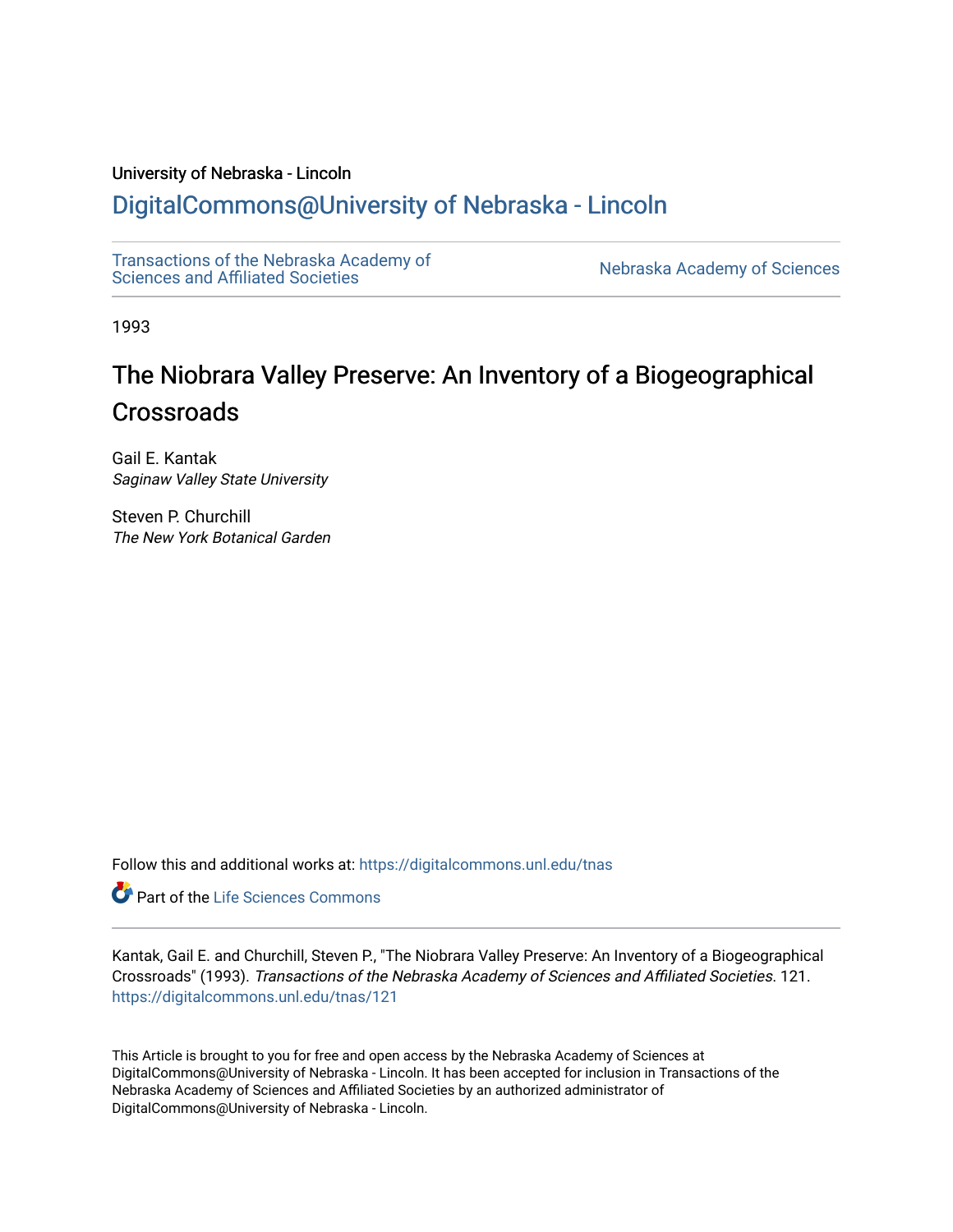#### **THE NIOBRARA VALLEY PRESERVE:**

### **AN INVENTORY OF A BIOGEOGRAPmCAL CROSSROADS**

**Gail E. Kantak** 

Department of Biology Saginaw Valley State University University Center, Michigan 48710-0001

and

#### **Steven P. Churchill**

The New York Botanical Garden Bronx, New York 10458-5126

#### *ABSTRACT*

This paper synthesizes results of a biological inventory of a 219-km2 nature preserve in the central Niobrara Valley of Nebraska. The two-year inventory documented the presence of 80 species of mosses and liverworts, 581 of vascular plants, 130 of aquatic invertebrates and 278 of vertebrate animals. Comparison with distribution records from four other counties in Nebraska shows that the Niobrara study site has higher vertebrate species diversity despite its smaller area. Although the study area is in the central grasslands of North America, many of the species here are more typical of forest biomes far to the east, north and west. Local geohydrological features and historical events contribute to this unique mix of species and communities.

#### t t t

The one-hundredth meridian in the North American grasslands has long been recognized for a transition in eastern and western plant and animal communities (Bessey, 1887; Pound and Clements, 1898; Tolstead, 1942, 1947; Webb, 1931). In recognition of the biogeographical significance of this area, The Nature Conservancy, a private, non-profit land preservation organization, purchased in 1980 a 219-km2 tract in the Niobrara Valley of north central Nebraska. Although the Conservancy obtained title to the land before hard data were obtained on the preservation sigmificance of this particular parcel, there was sufficient evidence (anecdotal or published) that significant elements of biological diversity were present in the area. During 1982 and 1983, the Conservancy conducted basic research and inventory work at the site. The objectives of the inventory were to document the preservation significance of the preserve and to provide a core of biological data for a comprehensive management plan to guide the Conservancy in long-term management

and use of the preserve. Although certain pieces of inventory results have been published elsewhere (Brogie and Mossman, 1983; Churchill, 1985; Churchill et al., 1988; Freeman and Churchill, 1983; Kaul et al., 1988; Mossman and Brogie, 1983), the sole comprehensive report on the results of this intensive ecological survey is available only as an unpublished, internal report to the Conservancy (Kantak, 1983). Thus the purpose of this paper is to synthesize inventory results and quantify vertebrate species diversity in order to document the biogeographic significance of the Niobrara Preserve area.

#### STUDY AREA

The study area is located in north-central Nebraska along an approximately 50-km stretch of the Niobrara River in northwestern Brown, northeastern Cherry, and southwestern Keya Paha counties (Fig. 1). The inventory focused on the Niobrara Valley Preserve, the tract purchased and managed by The Nature Conservancy, although some of the surveys covered parcels of adjacent land under private ownership.

This reach of the Niobrara River valley is distinctive in the co-occurrence of several distinctly different habitat types within only a few kilometers of each other. An eastern deciduous forest element covers much of the river floodplain and south wall of the valley. On this side of the river, tallgrass prairie is found in some of the lowland meadows, with sandhills prairie at higher elevations between the canyons cut by tributaries of the Niobrara River. Western pine forest is well-developed on the steep eroding cliffs of the north wall of the river valley, with mixed prairie on the flat tableland above. In some favorable habitats such as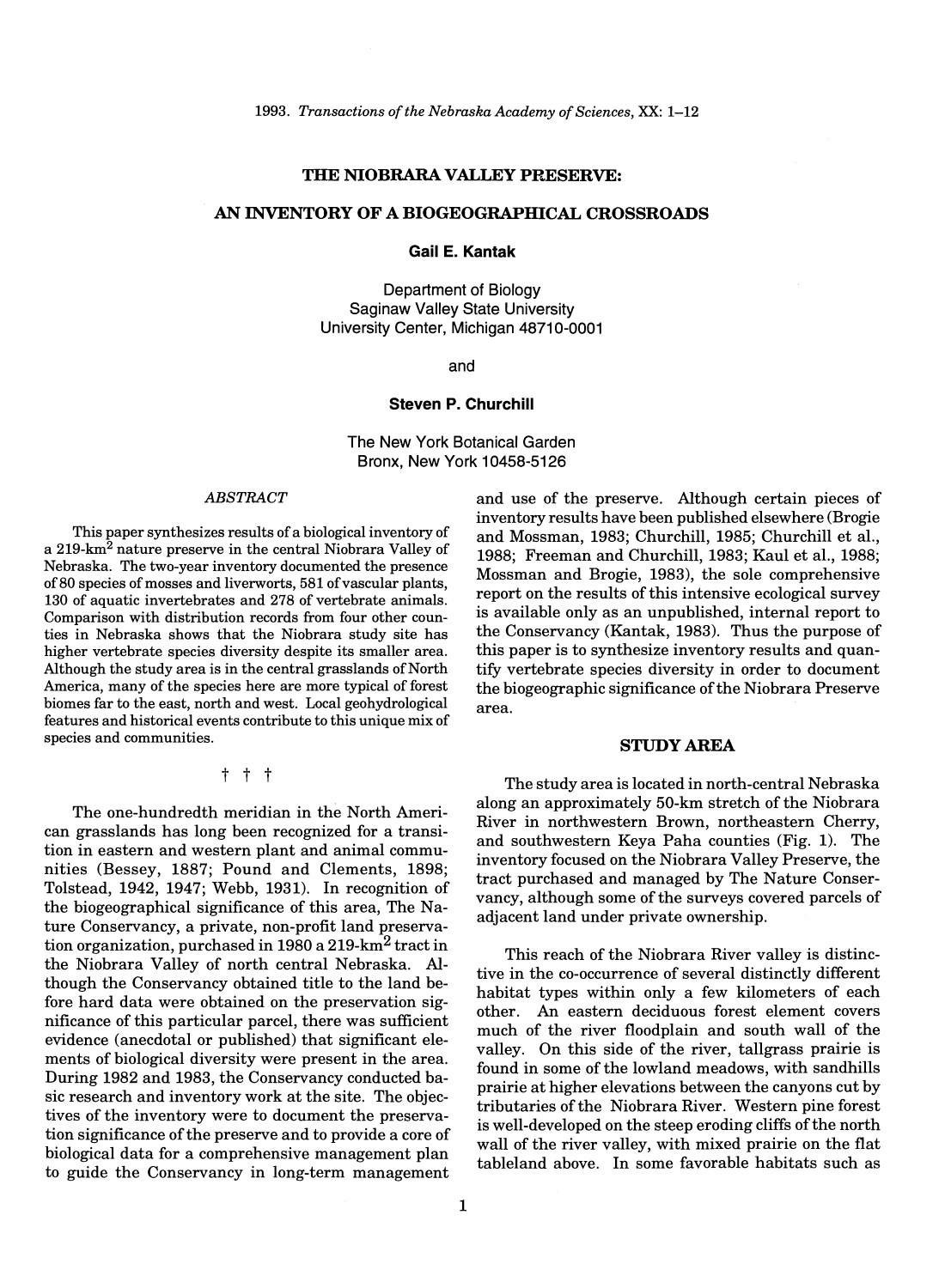around cold springs or springfed seeps on the south wall of the river valley is found a boreal-type community with paper birch *(Betula papyrifera)* and associated species of mixed conifer-aspen forests or coldwater marsh and fen habitats.

#### **FIELD METHODS**

#### **Flora**

Two botanists surveyed the plants; one was in the field from 26 April to 22 October 1982 and during portions of June and August 1983, the other from 17 May to 20 August, 1982. An attempt was made to document all species present in the study area by means of checklists and collections. Field surveys emphasized springbranch canyons, escarpments and floodplain forests although all vegetation zones were surveyed during the two-year inventory. Because of the potential for the occurrence of species at the extremes of their ranges, all of the major springbranch canyons on the south side of the Niobrara River and the only known springbranch canyon on the north side were surveyed. Relatively little sandhill prairie was surveyed as this was not habitat for the outlier species potentially occurring in the study area. A full set of herbarium specimens is deposited at the University of Nebraska-Lincoln State Museum; representative sets are at Kansas State University and the New York Botanical Garden and a reference collection is at the Niobrara Valley Preserve.

#### **Aquatic sampling**

One field assistant collected fulltime from 17 May to 3 September 1982. Twenty sites on the Niobrara River between the Ft. Niobrara Wildlife Refuge and the Meadville Bridge were sampled. Forty-three of the approximately 108 springbranch tributaries to this segment of the Niobrara were also sampled. Some of the larger creeks were sampled at several locations. The Niobrara River was sampled with a 50-ft (15.2 m) bag seine with quarter-inch (0.6 cm) mesh. A 10-ft. (3 m) minnow seine with quarter-inch mesh and dipnets with eighth-inch (0.3 cm) mesh were used to sample most of the major springbranch creeks and some of the smaller creeks in the study area, as well as beaver ponds. Aquatic invertebrates were collected with nets or by hand. Representative individuals of fish species and macroinvertebrates at each site were collected. All fish and representative invertebrate specimens are in the Niobrara Valley Preserve collection. Some duplicates of invertebrates were retained by the Kansas Biological Survey which helped identify specimens.

#### **Herptiles**

One person worked fulltime on surveying herptiles



Figure 1. Map of the Niobrara Valley Preserve (NVP) and adjacent land in north-central Nebraska. Preserve boundaries are as of 1982-1983. Numbers 1-23 refer to major sites surveyed and to local names given to collections during the inventory: 1. canyons S and W of Sparks; 2. Berry Bridge; 3. canyons S of Sparks; 4. Smith Falls; 5. Big Cedar Creek; 6. Little Cedar Creek; 7. Rock Barn Marsh; 8. Sunnybrook Marsh; 9. Fairfield Creek; 10. NVP headquarters area; 11. Birch Hollow; Horsetail Canyon and Dicranum Gorge; 12. East Middle Creek; 13. Turkey Vulture Point; 14. Turkey Creek; 15. Barney Creek; 16. Garden Creek; 17. Hazel Creek; 18. Old Kirkpatrick Ranch; 19. Jeff Creek; 20. Tickclover Canyon, Aggravation Rockbed and Smith Creeks, Rhodobryum Gorge and Kantak Coulee; 21. Buzzard Canyon and Dutch Creek; 22. Quinn Canyon; 23. Plum Creek area.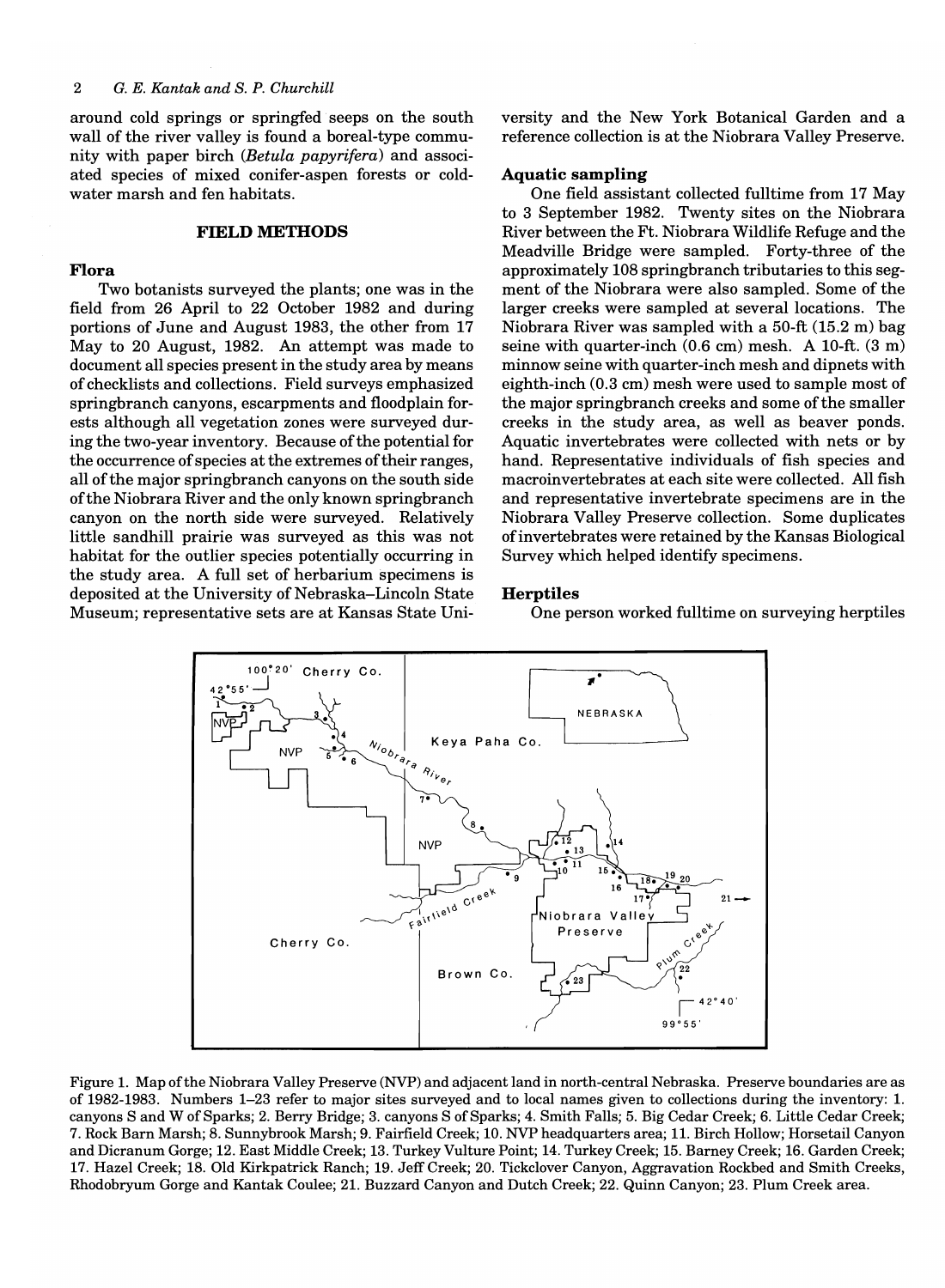during the period 17 May to 27 August 1982. Most effort was directed toward mesic habitats where peripheral species might be found, namely floodplain and wetland communities. Less time was allocated toward sandhill prairie, mixed prairie or ponderosa pine woodland as these were not likely to produce species of biogeographical interest. Springbranch canyons were best surveyed south of the Niobrara River; only two canyons north of the river and west of the Niobrara Valley Preserve headquarters were sampled. Visual surveys of herptiles were recorded and voucher specimens were collected. Representative specimens were retained for the Niobrara Valley Preserve collection whereas specimens documenting county records were donated to the University of Nebraska-Lincoln Museum. Other duplicates were donated to Texas A & M University.

#### Birds

Two personnel worked fulltime on bird surveys from 5 April to 3 September 1982; one of them continued until 1 October 1982. Birds were surveyed by walking transects and locating birds by sight or sound. Owls were solicited at night with tape-recorded calls. Records or leads were solicited from other personnel and from local residents. No netting or other collecting was done. Most of the study area was surveyed several times except for canyons in the northwest sector which were difficult to survey due to transportation problems.

#### Mammals

One person surveyed mammals fulltime from 12 April to 5 November 1982 with occasional help from other personnel. Not all sites were surveyed for all mammals because of the variety of survey techniques required and limited time, personnel and equipment. Visual observation was done by daylight or at night with the aid of a spotlight. Nocturnal-predator calling and spotlight surveying by truck and on foot were used to survey some predators. The two largest prairie-dog towns (in North Hanna and Salzman pastures) were surveyed monthly at night with spotlights for blackfooted ferrets *(Mus tela nigripes)* but none were spotted. Tomahawk livetraps or leg-hold traps modified to minimize injury were set in appropriate habitat in attempts to locate other carnivores (e.g. weasels, foxes, skunks). Small mammals were trapped in scattered locations mostly south of the Niobrara River. Pitfall traps were placed in appropriate habitat for shrews and Sherman livetraps were used to sample small rodents. Occurrences of the eastern woodrat *(Neotoma fioridana* subsp. *baileyi)* were noted by trapping or by discovery of active middens reported by inventory staff. Bats were sampled mostly in springbranch canyons or on river terraces, although some waterholes in the sandhills were sampled as well. Mist nets and bat traps were set up along bat flyways and checked throughout the night. Voucher

specimens of each of the bats and small rodents captured during the inventory are deposited at the Niobrara Valley Preserve. Duplicates of some are located at the University of Nebraska-Lincoln and at the University of Nebraska at Kearney.

### RESULTS OF PLANT INVENTORY

### Mosses

The inventory recorded 73 species of mosses and seven species of liverworts from the Niobrara Valley Preserve area (Churchill, 1985). Fourteen mosses were new state records, nine of which are biogeographically important (peripheral species or range extensions). The distributional affinities of representive taxa are given in Table 1. Most species have eastern affinities, but among these are taxa that are rather restricted within the central plains, e.g. *Thuidium delicatulum,* which is known for extreme eastern Kansas, the Black Hills of South Dakota and Wyoming, and northern North Dakota. Other eastern species reach their westernmost range limits within the plains via the Niobrara River Valley, e.g., *Pylaisiella selwynii.* Some of the primarily northern species also extend into eastern United States, e.g. *Brachythecium rivulare,* in Nebraska known only from the Niobrara Valley Preserve. Similarly, the western taxa are rarely found farther east than Nebraska and many of them reach their easternmost limits in the Niobrara Valley Preserve. Interesting exceptions to this are *Jaffuliobryum raui* and *J. wrightii* which are even more distant disjuncts in the driftless region of Iowa and Wisconsin. The main ranges of these species are in the southwestern United States *(J. wrightii)* or the southwest and intermountain region *(J. raui)*  (Churchill, 1987).

### Vascular plants

A total of 581 species of vascular plants distributed among 332 genera and 105 families were recorded for the Niobrara Valley Preserve area based on collections made by the inventory botanists and on historical collections in the University of Nebraska State Museum; see Churchill et al. (1988) for a complete listing of species. The biogeographical diversity of the study area is illustrated by representative species in Table 2; see Kaul et al. (1988) for a more extensive tabulation. As in the bryophytes, most species show a strong eastern and northeastern affinity followed by species with northern and lastly western affinities. Species of particular interest include *Botrychium campestre* Wagner & Farrar, which was originally reported as *B. matricariifolium* A. Br. by Freeman and Churchill (1983). This species appears to be endemic to the eastcentral Plains region. The Pleistocene relict nature of this area is particularly evident by the presence of *Betula papyrifera* and the hybrid *Populus grandidentata xP. tremuloides,* which suggests boreal affinities (Kaul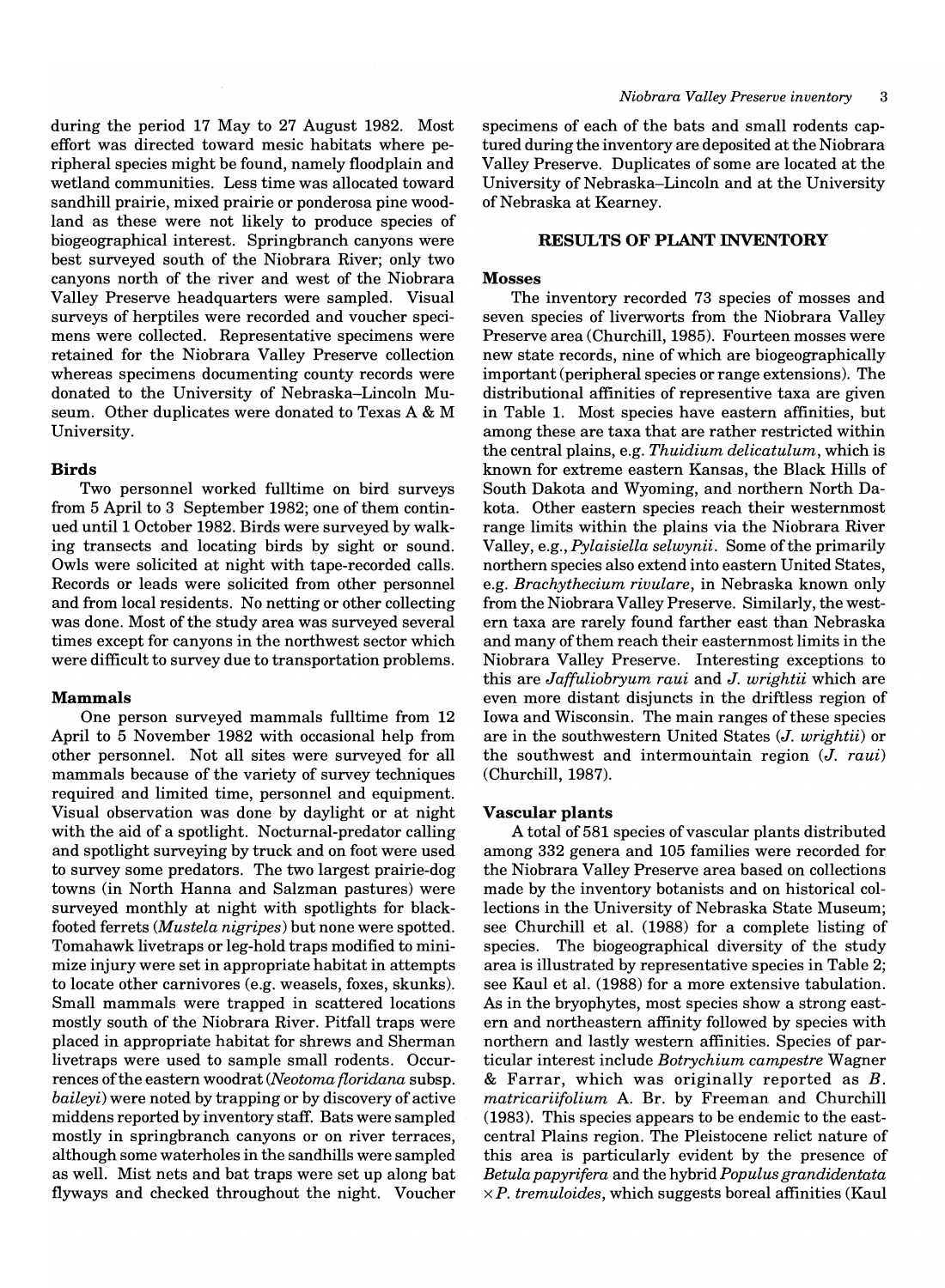



Figure 2-6. Distributions of species of special interest. 2. Distribution of *Pterospora andromedea,* a species of mainly western and northern affinities with disjunctions in the Great Lakes region and the east. 3. Distribution of *Phoxinus neogaeus,* a northern fish species with presumably glacial relict populations in the Great Plains. 4. Distributions of *Emydoidea blandingii*  (solid line), a turtle with a range mainly in the Great Lakes region, and *Eumeces multivirgatus* (dashed line), a skink with a range extending from Nebraska to the southwest. 5. Distributions of *Passerina cyanea* (solid line), a bunting with a largely eastern range, and its counterpart from the west, *P. amoena* (dashed line). 6. Distributions of *Myotis septentrionalis* (solid line), a northern bat, and *Spermophilus spilosoma* (dashed line), a southwestern ground squirrel.



Figure 7. Map of Nebraska and locations of Niobrara Valley Preserve (NVP) and Sioux, Richardson, Buffalo and Cuming counties.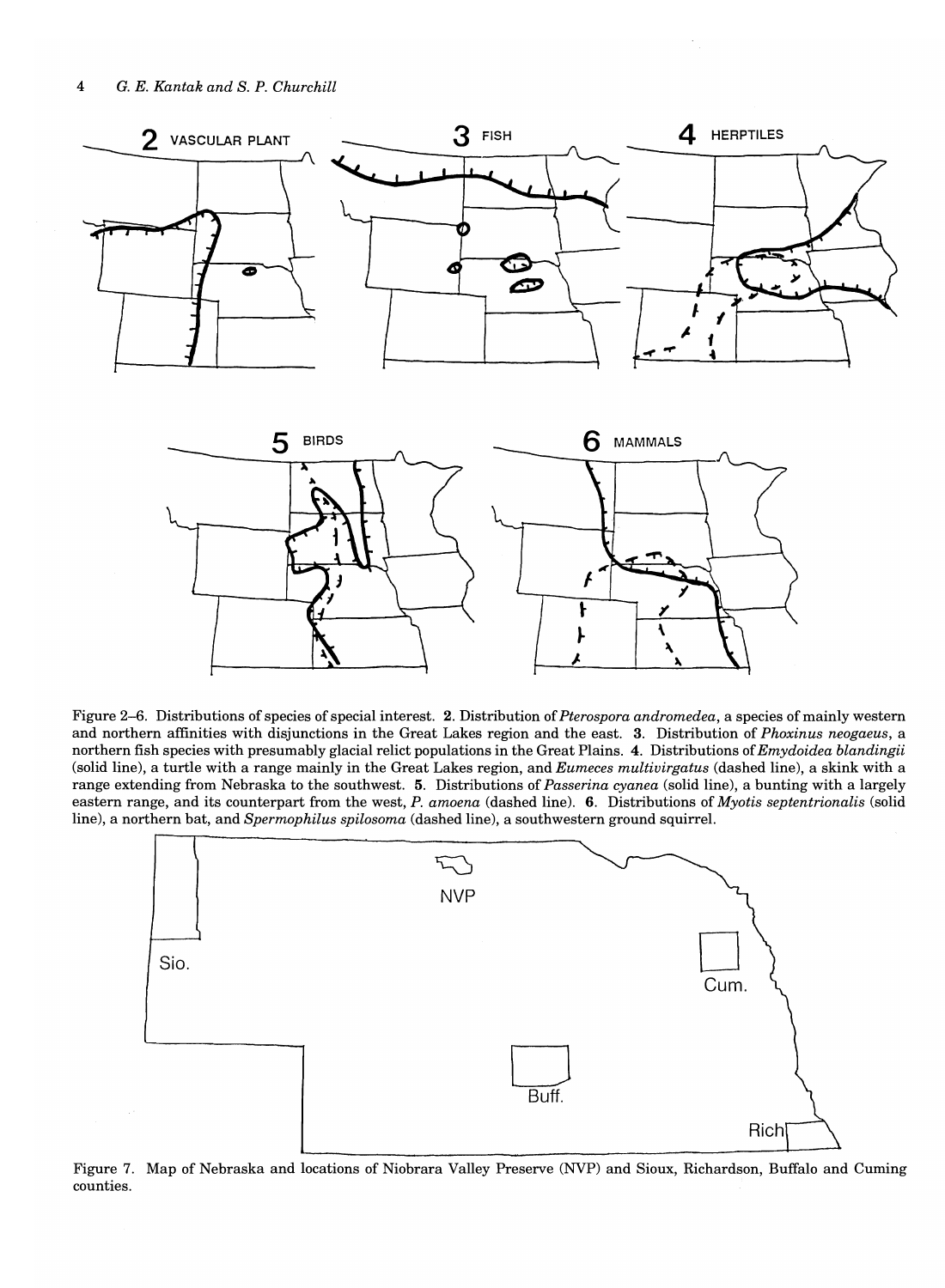et aI., 1988). A species of mainly western affinity with a restricted disjunction in the Great Lakes region and the east is *Pterospora andromedea* (Fig. 2). Finally, one plant, *Lythrum salicaria,* actually threatens the existence of the rich marsh vegetation in the Niobrara Valley Preserve and elsewhere in the valley. This aggressive species is rapidly spreading in North America (Stuckey, 1980) and was first recorded in Nebraska only in 1976 (Churchill et aI., 1976).

### **RESULTS OF ANIMAL INVENTORY**

#### **Invertebrates**

Over 130 species of aquatic invertebrates were identified by personnel at Southwest Texas State University and by the Kansas Biological Survey. A number of these (Table 3) document the occurrence in the Preserve area of species which are near their distributional limits.

### **Fish**

Twenty-four fish species were collected in the study

area. (Table 4). Two of the northern species, *Culaea inconstans* and *Phoxinus neogaeus* (Fig. 3), are best described as glacial relicts in Nebraska (R. Stasiak, pers. comm.).

#### **Herptiles**

Twenty-five species of herptiles were collected during the 1982 inventory (Table 5). Most species are plains or grassland species and are presumably postglacial immigrants. The inventory established county records for nine species. *Emydoidea blandingii* and *Eumeces multivirgatus* (Fig. 4) are good examples of cooccurrence of species of generally disparate ranges.

#### **Birds**

A total of 186 bird species was recorded during the  $1982$  field season. A complete list is published in Brogie and Mossman (1983). The inventory established many new breeding records for north-central Nebraska and for some species provided the first breeding evidence in decades (Mossman and Brogie, 1983). Evidence of breeding was obtained for a number of species threatened or

Table 1. Representive mosses of biogeographical importance for the Central Plains found in the Niobrara Valley Preserve area. Range designations extracted from Churchill, 1982, 1985, 1987 and unpublished data.

**AFFINITY** 

#### **Eastern**

*Anomodon minor Atrichum altecristatum1 Brachythecium acuminatum Brachythecium rivulare2 Desmatodon plinthobius1 Entodon cladorrhizans1 Funaria americana 1,2 Lindbergia brachyptera Orthotrichum diaphanum Plagiomnium ellipticum Pylaisiella selwynii1 Rhodobryum ontariense Thuidium delicatulum2 Timmia megapolitana* subsp. *m. Tortella humilis1,2* 

### **Northern**

*Brachythecium rivulare2 Dicranum muhlenbeckii1,2 Orthodicranum montanum2 Orthotrichum obtusifolium Rhodobryum ontariense Saelania glaucescens1 Thuidium delicatulum2* 

**Southern**  *Orthotrichum diaphanum* 

Itaxa whose ranges end at the Niobrara Valley Preserve 2first state record

## **Western**

*Barbula acuta1 Brachythecium collinum1 Coscinodon calyptrata1*,2 *Encalypta vulgaris1 Hypnum vaucheri1 Jaffuliobryum raui Jaffuliobryum wrightii Orthotrichum obtusifolium Plagiomnium ellipticum Thuidium delicatulum2*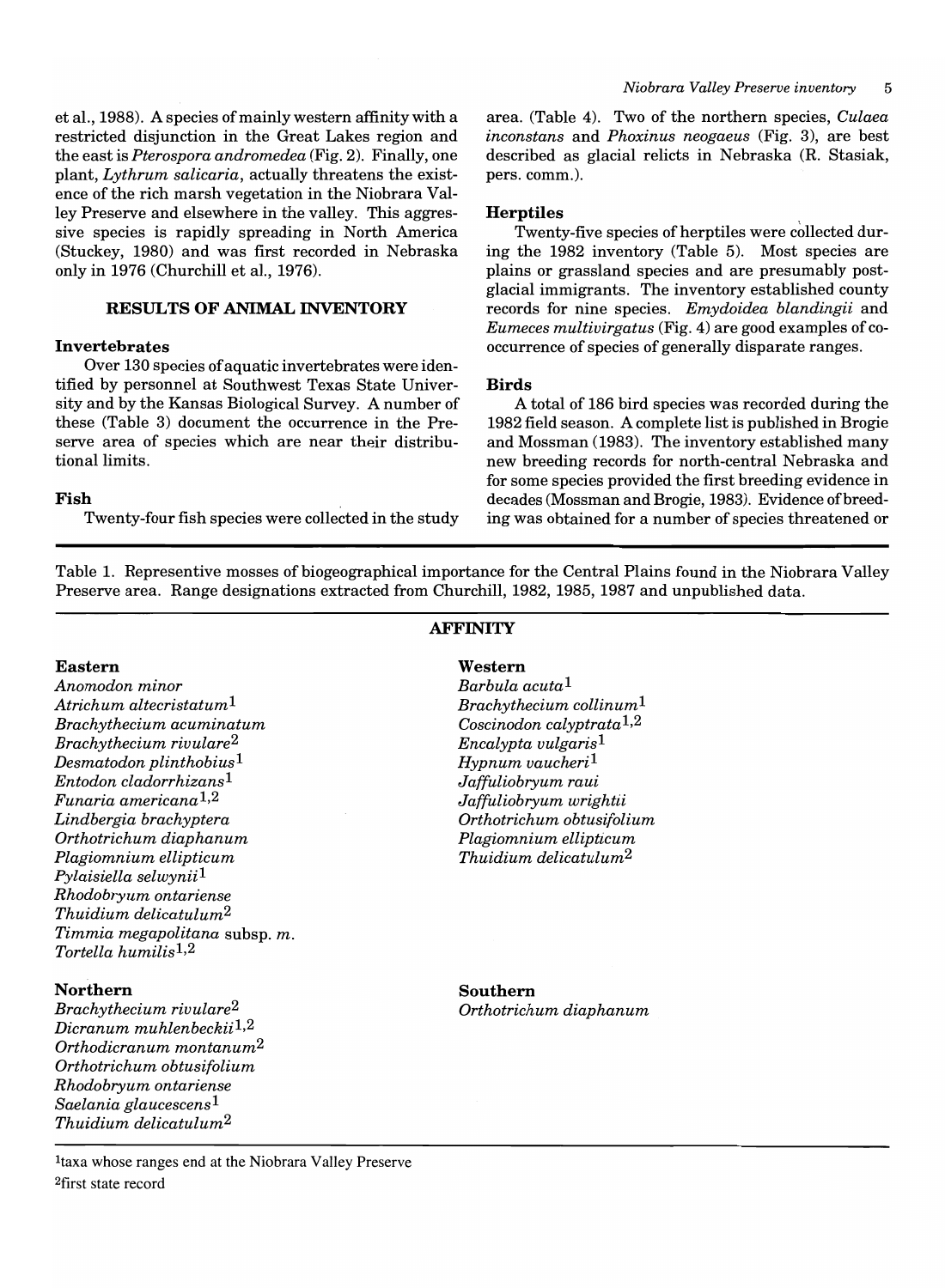Table 2. Geographic affinities of selected species of vascular plants from the Niobrara Valley Preserve area. Range designations extracted from Great Plains Flora Association, 1977, 1986; Kaul et aI., 1988.

### **AFFINITY**

### **Eastern**  *Apios americana,* groundnut *Aralia racemosa,* spikenard *Carex peckii,* a sedge *Circaea lutetiana* subsp. *canadensis,* enchanter's nightshade *Corylus americana,* hazelnut *Dryopteris spinulosa,* wood-fern *Juglans nigra,* black walnut *Osmorhiza claytonii,* sweet cicely *Ostrya virginiana,* ironwood *Physocarpus opulifolius,* ninebark *Quercus macrocarpa,* bur oak *Tilia americana,* basswood

#### **Western**

*Clematis ligusticifolia,* western clematis *Phlox andicola,* plains phlox *Pinus ponderosa,* ponderosa pine *Psora lea hypogaea,* breadroot *Pterospora andromedea,* pine-drops

#### **Northern**

**Central** 

*Aralia nudicaulis,* wild sarsparilla *Botrychium campestre,* a grape-fern *Betula papyrifera,* paper birch *Campanula rotundifolia,* harebell *Carex saximontana,* a sedge *Helianthemum bicknellii,* frostweed *Heracleum spondylium* subsp. *montanum,* cow parsnip *Populus grandidentata* x *P. tremuloides,* a hybrid aspen *Pterospora andromedea,* pine-drops *Ribes oxyacanthoides,* a gooseberry

Table 3. Invertebrate taxa of distributional significance collected during the 1982 inventory. Range designations from Pennak (1978, 1989) and Kiefer (unpublished data).

#### **Eastern**

*Acroneuria* sp., a stonefly *Anacaena* sp., a water-scavenger beetle *Crenitis* sp., a water-scavenger beetle *Cura foremanii,* a flatworm *Ilybius* sp., a predaceous diving-beetle *Lissorhoptrus simplex,* an aquatic weevil *Onychylis* sp., an aquatic weevil *Paragnetina* sp., a stonefly

#### **Northeastern**

*Agabetes* sp., a predaceous diving-beetle

#### **AFFINITY**

#### **Western**

*Zaitzevia parvula,* an aquatic beetle

#### **Southwestern**

*Ambrysus mormon,* a creeping water-bug

**Southern** 

*Ochthebius* sp. , an aquatic beetle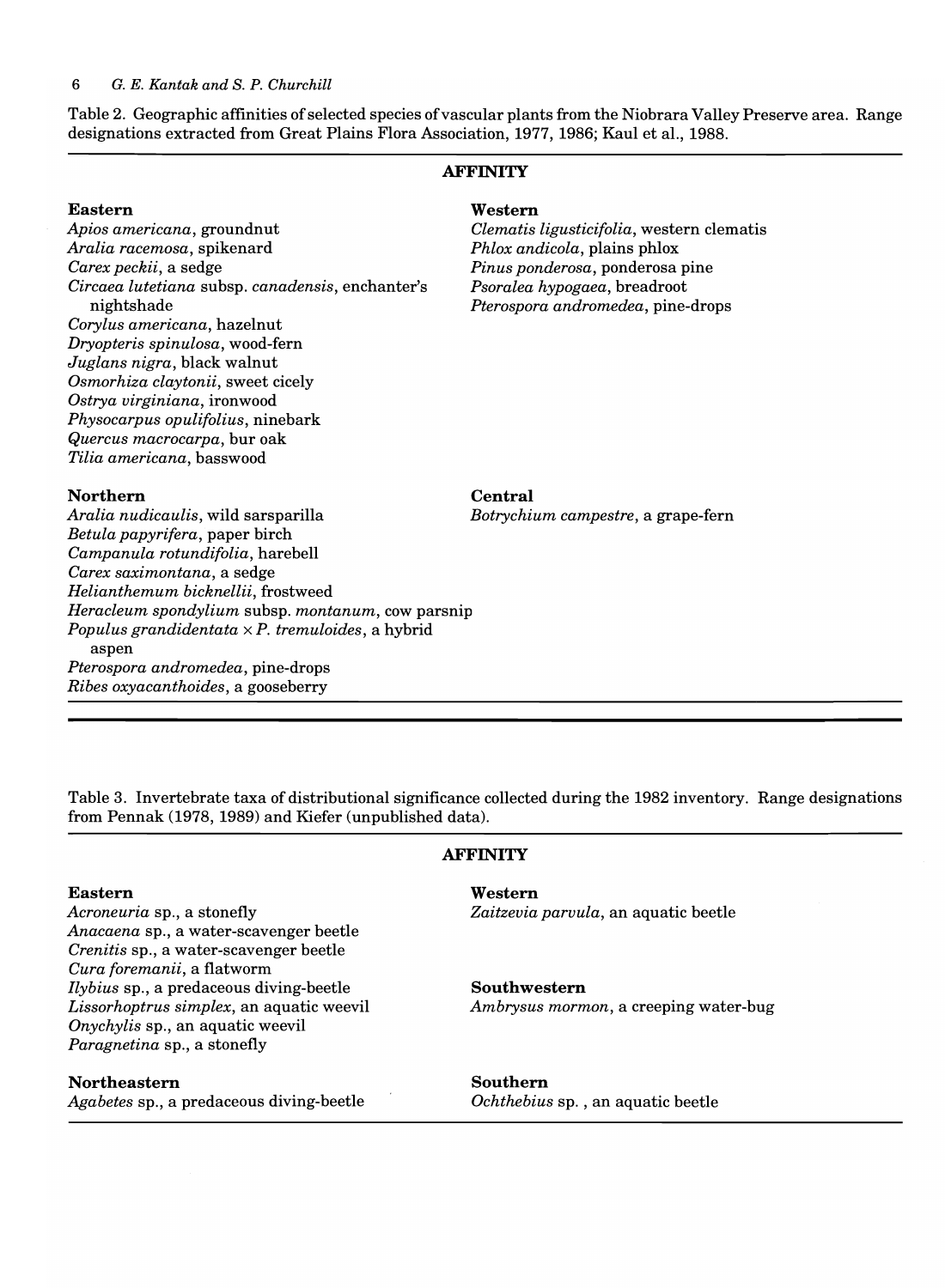Table 4. Geographic affinities offish species collected during the 1982 inventory. Range designations extracted from Bliss and Schainost (1973), Lee et aI. (1980), Madsen (1985), and Morris et aI. (1972).

### **AFFINITY**

*Carpiodes carpio, river carpsucker Esox american us,* grass pickerel *Hybopsis gracilis,* flathead chub *Ictalurus melas,* black bullhead *Notropis lutrensis,* red shiner *Notropis stramineus,* sand shiner

#### **Plains**

*Fundulus sciadicus,* plains topminnow

#### **Northern**

*Catostomus commersoni,* white sucker *Culaea inconstans,* brook stickleback *Hybognathus hankinsoni,* brassy minnow *Notropis dorsalis,* bigmouth shiner *Phoxinus neogaeus,* finescale dace *Rhinichthys cataractae,* longnose dace

#### **Central East/Central**

*Lepomis cyanellus,* green sunfish *Notemigonus crysoleucus,* golden shiner *Semotilus atromaculatus,* creek chub

### **Widespread**

*Cyprinus carpio,* carp *Esox masquinongy,* muskellunge *Lepomis macrochirus,* bluegill *Micropterus salmoides,* largemouth bass *Pimephales promelas,* fathead minnow *Pomoxis nigromaculatus,* black crappie *Salmo gairdneri,* rainbow trout *Salmo trutta,* brown trout

rare in Nebraska or of special concern in North America: great blue heron, sharp-shinned hawk, Cooper's hawk, sharp-tailed grouse, upland sandpiper, long-billed curlew, piping plover, eastern screech-owl, burrowing owl, common nighthawk, least flycatcher, eastern bluebird, loggerhead shrike, dickcissel and grasshopper sparrow. Species of biogeographic significance are presented in Table 6. Of special note is the co-occurrence in the study area of eastern/western pairs of related species or races, including the red- and yellow-shafted forms of the northern flicker, the Baltimore and Bullock's races of the northern oriole, and the indigo and lazuli buntings (Fig. 5).

#### **Mammals**

The presence of 43 species of mammals was noted during the 1982 field season (Table 7). Several biogeographical provinces are represented; northern and southwestern representatives are illustrated in Figure 6. The biogeographically most significant of the mammals is the eastern woodrat, *Neotoma floridana baileyi,*  which occurs in the study area as a disjunct subspecies 190 km from the contiguous ranges of other subspecies.

#### **FAUNAL DIVERSITY**

To illustrate the uniqueness of the mid-Niobrara Valley vertebrate fauna, we compiled county records from four Nebraska counties for comparison with the Niobrara fauna. The counties were chosen to be representative of various biogeographic provinces (Figure 7). Sioux County is in the extreme northwest corner of the State and is west of the 100th meridian; hence, Sioux County is expected to show stronger northern or western affinities than the other locations. Richardson County is at the opposite extreme, located in the southeast corner of the State and bordering the Mississippi River. A priori one would expect this county to show stronger eastern or southern affinities relative to the other locations. Similarly, Cuming County is located to the east of the 100th meridian but is expected to have more of a northern and less of a southern influence than Richardson County. And lastly, Buffalo County was included in the comparison because it is similar to the Niobrara Valley Preserve in its central location along an east-west gradient in Nebraska. It is expected to have more southern and fewer northern species than the Niobrara Valley study area. Distribution records and affinities were taken from inventory data and the following sources: Bliss and Schainost, 1973; Czaplewski et aI., 1979; Hall, 1981; Johnsgard, 1978, 1979a, b; Jones, 1964; Jones and Birney, 1988; Jones et aI., 1983; Lee et aI., 1980; and Lynch, 1985. Although one cannot control the intensity of sampling effort in such comparisons of distribution records, the fact that the four county sites are homes to or close to universities and colleges leads us to expect that these counties have been adequately surveyed.

Results in Table 8 show that the Niobrara study site has the greatest vertebrate species richness, despite the fact that the other four sites each encompass a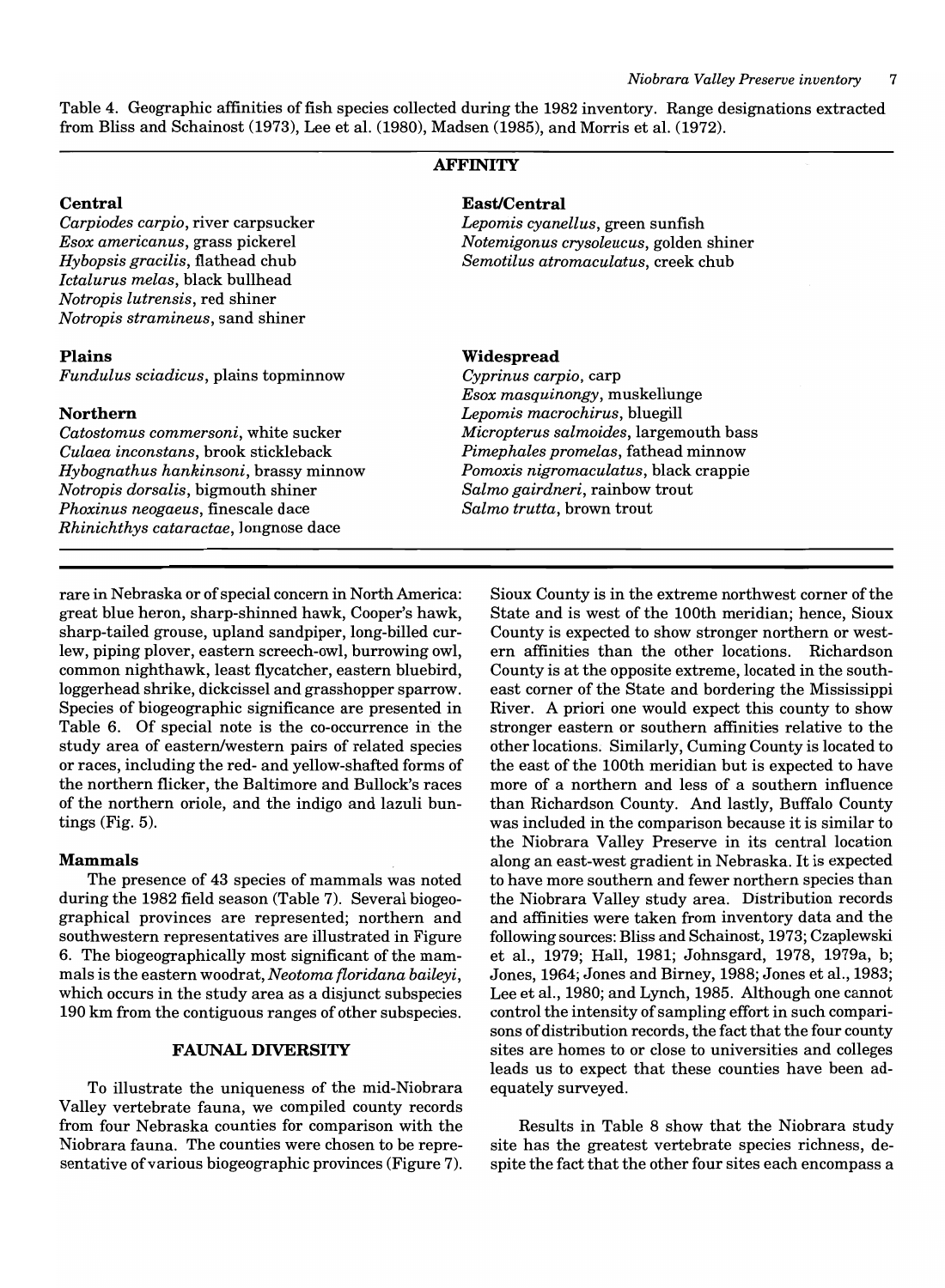Table 5. Geographic affinities of amphibian and reptile species collected during the 1982 inventory. County name (Brown, Keya Paha) indicates new county record. Range designations extracted from Catalogue of American Amphibians and Reptiles (1962 et seq.) and Lynch (1985).

### **AFFINITY**

| Northern/Eastern                                        | <b>Plains/Central</b>                                            |
|---------------------------------------------------------|------------------------------------------------------------------|
| Emydoidea blandingii, Blanding's turtle                 | Acris crepitans, cricket frog                                    |
| Heterodon platyrhinos, eastern hognose snake            | Ambystoma tigrinum, tiger salamander (Brown)                     |
| (Brown)                                                 | Bufo cognatus, plains toad (Brown)                               |
|                                                         | Bufo woodhousii, Woodhouse's toad                                |
| Southwestern                                            | Chelydra serpentina, common snapping turtle                      |
| <i>Eumeces multivirgatus</i> , many-lined skink (Brown) | Chrysemys picta, painted turtle                                  |
| Holbrookia maculata, northern earless lizard            | Cnemidophorus sexlineatus, prairie racerunner<br>(Keya Paha)     |
| Widespread                                              | Crotalus viridis, prairie rattlesnake                            |
| Coluber constrictor, yellow-bellied racer               | Heterodon nasicus, western hognose snake                         |
| (Keya Paha)                                             | Lampropeltis triangulum, milk snake (Keya Paha)                  |
| Pituophis melanoleucus, bull snake                      | Nerodia sipedon, northern water snake                            |
| Rana catesbeiana, bullfrog                              | Pseudacris triseriata, chorus frog                               |
| Rana pipiens, northern leopard frog                     | Scaphiopus bombifrons, Plains spadefoot toad                     |
|                                                         | Sceloporus undulatus, prairie lizard                             |
|                                                         | Terrapene ornata, box turtle (Keya Paha)                         |
|                                                         | <i>Thamnophis radix</i> , western plains garter snake<br>(Brown) |
|                                                         | <i>Thamnophis sirtalis, red-sided garter snake</i>               |

Table 6. Geographic affinities of selected bird species for which evidence of breeding was obtained during the 1982 inventory. Range designations extracted from American Ornithologists' Union (1983), Johnsgard (1978, 1979a, 1979b), and Short (1961).

### **AFFINITY**

#### **Eastern**

*Aix sponsa,* wood duck *Butorides striatus,* green-backed heron *Caprimulgus vociferus,* whip-poor-will *Cardinalis cardinalis,* northern cardinal *Colaptes auratus (auratus* group), yellow-shafted flicker

*Colinus virginianus,* bobwhite *Contopus virens,* eastern wood-pewee *Hylocichla mustelina,* wood thrush *Icterus galbula,* Baltimore oriole *Melanerpes carolinus,* red-bellied woodpecker *Mniotilta varia,* black-and-white warbler *Passerina cyanea,* indigo bunting *Piranga olivacea,* scarlet tanager *Sayornis phoebe,* eastern phoebe *Seiurus aurocapillus,* ovenbird *Setophaga ruticilla,* American redstart *Sialia sialis,* eastern bluebird *Sitta canadensis,* red-breasted nuthatch *Sitta carolinensis,* white-breasted nuthatch *Vireo olivaceus,* red-eyed vireo

#### **Western**

*Colaptes auratus (cafer* group), red-shafted flicker *Icterus galbula,* Bullock's oriole *Numenius americanus,* long-billed curlew *Passerina amoena,* lazuli bunting *Phalaenoptilus nuttallii,* common poorwill *Pheucticus melanocephalus,* black-headed grosbeak *Pica pica,* black-billed magpie *Sitta canadensis,* red-breasted nuthatch

#### **Northern**

*Certhia americana,* brown creeper *Empidonax minimus,* least flycatcher *Gallinago gallinago,* common snipe *Melospiza georgiana,* swamp sparrow *Spizella pallida,* clay-colored sparrow *Tachycineta bicolor,* tree swallow

#### **Southern**

*Mimus polyglottos,* northern mockingbird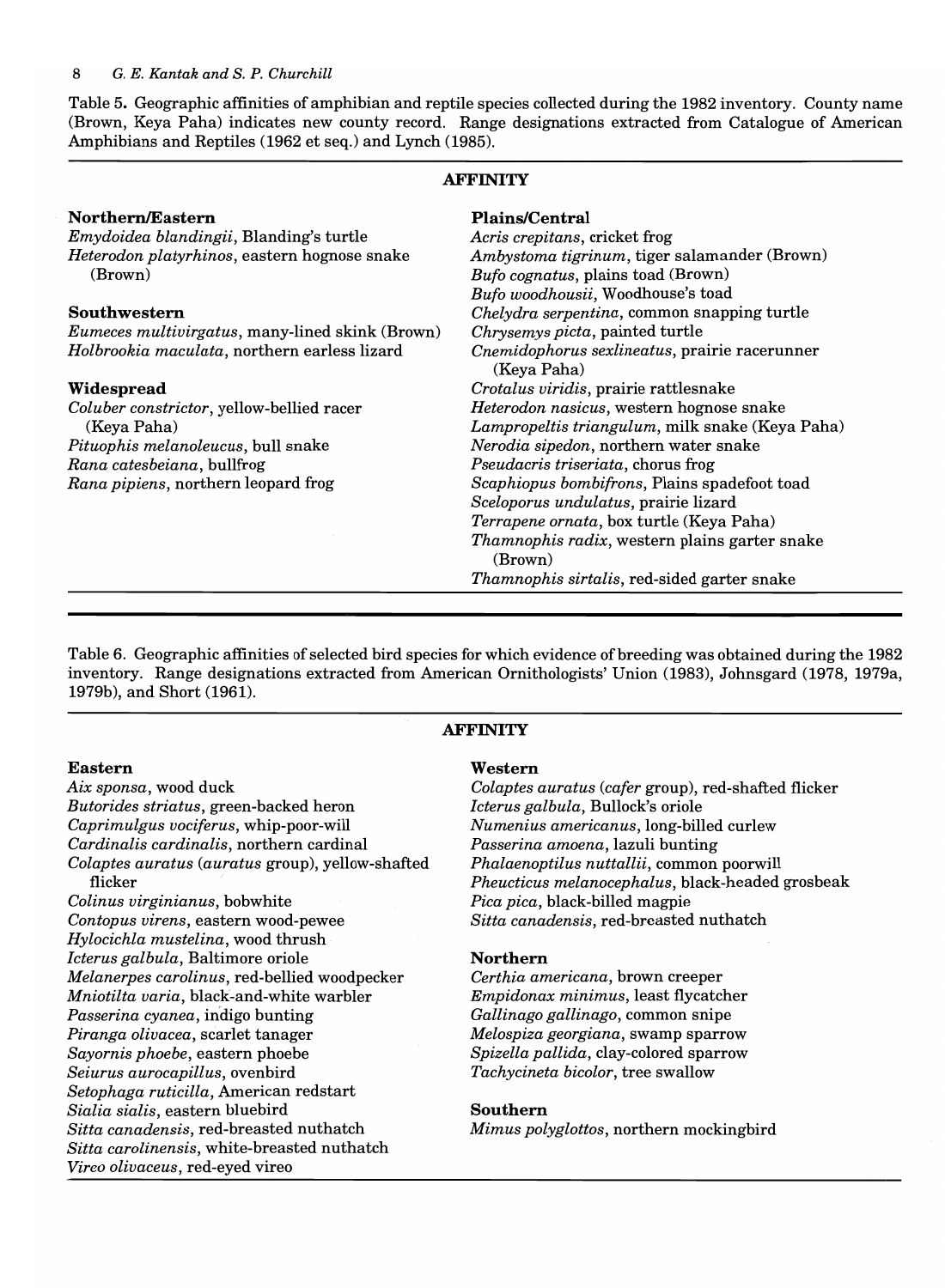greater area. This implies that the range of habitats available at each site or some other factor is more important than area per se. As predicted, faunas of each county showed the geographic biases expected on the basis of relative location within the State. However, the Niobrara site is not only richer overall, but it shows less bias (more evenness) in faunal affinities. This conclusion is quantified in Table 9, where Shannon diversity indices (Magurran, 1988) were calculated on the number of species within each affinity category (North, East, South, West, or Central). Biogeographic diversity is highest at the Niobrara site for all groups except fishes. Sioux County has fewer species of fish but their more even affinities produce a higher Shannon index. Overall, the results in Tables 8 and 9 show a higher species diversity at the Niobrara site due not to a disproportionately heavy contribution from a single biogeographic province, but because of stronger contributions from several provinces.

#### **DISCUSSION**

The high species richness documented for this relatively small area can be attributed in part to local topographic and hydrologic conditions which provide suitable microenvironments for species of disparate biogeographical affinities. These geohydrological conditions are described more fully elsewhere (Kaul et aI., 1988; Churchill et aI., 1988). Briefly, permanently flowing water on the south side of the river has produced seeps, springs, springbranch canyons and subirrigated meadows. This side of the river valley is also shaded and protected from the prevailing southerly winds of the growing season. Thus, various places along the south wall of the valley provide appropriate environmental conditions for the more mesic plant species and associated animal species characteristic of eastern deciduous forest, northern boreal forest, or

Table 7. Geographic affinities of mammal species trapped or sighted during the 1982 inventory. Nomenclature and range designations extracted from Hall (1981), Jones (1964), Jones and Birney (1988), Jones et aI. (1983), Paulson (1988), and van Zyll de Jong (1985).

### **AFFINITY**

#### **Eastern**

*Blarina brevicauda,* northern short-tailed shrew *Didelphis virginiana,* Virginia opossum *Scalopus aquaticus,* eastern mole *Sciurus niger,* fox squirrel *Sylvilagus floridanus,* eastern cottontail

### **Northern**

*Lepus townsendii,* white-tailed jackrabbit *Microtus pennsylvanicus,* meadow vole *Myotis septentrionalis*, northern myotis *Zapus hudsonius,* meadow jumping mouse

### **Widespread**

*Canis latrans,* coyote *Castor canadensis,* beaver *Eptesicus fuscus,* big brown bat *Lasiurus borealis,* red bat *Lasiurus cine reus* , hoary bat *Lynx rufus,* bobcat *Mephitis mephitis,* striped skunk *Mustela frenata,* longtail weasel *Mustela vison,* mink *Odocoileus virginianus,* white-tailed deer *Ondatra zibethicus,* muskrat *Peromyscus leucopus,* white-footed mouse *Peromyscus maniculatus,* deer mouse *Procyon lotor,* common **raccoon**  *Taxidea taxus,* badger *Vulpes vulpes,* red fox

### **Western**

*Antilocapra americana,* pronghorn *Dipodomys ordii,* Ord's kangaroo rat *Myotis ciliolabrum,* western small-footed bat *Odocoileus hemionus,* mule deer *Reithrodontomys megalotis,* western harvest mouse

### **SouthwesternlPlains**

*Lepus californicus,* black-tailed jackrabbit *Perognathus fasciatus,* olive-backed pocket mouse *Spermophilus spilosoma,* spotted ground squirrel

#### **Southeastern**

*Neotoma floridana baileyi,* eastern woodrat

### **Central**

*Chaetodipus hispidus,* hispid pocket mouse *Cynomys ludovicianus,* black-tailed prairie dog *Geomys bursarius,* plains pocket gopher *Microtus ochrogaster,* prairie vole *Myotis septentrionalis*, northern myotis *Onychomys leucogaster,* northern grasshopper mouse *Perognathus flavescens,* plains pocket mouse *Reithrodontomys montanus,* plains harvest mouse *Sorex haydeni,* Hayden's shrew *Spermophilus tridecemlineatus,* thirteen-lined ground squirrel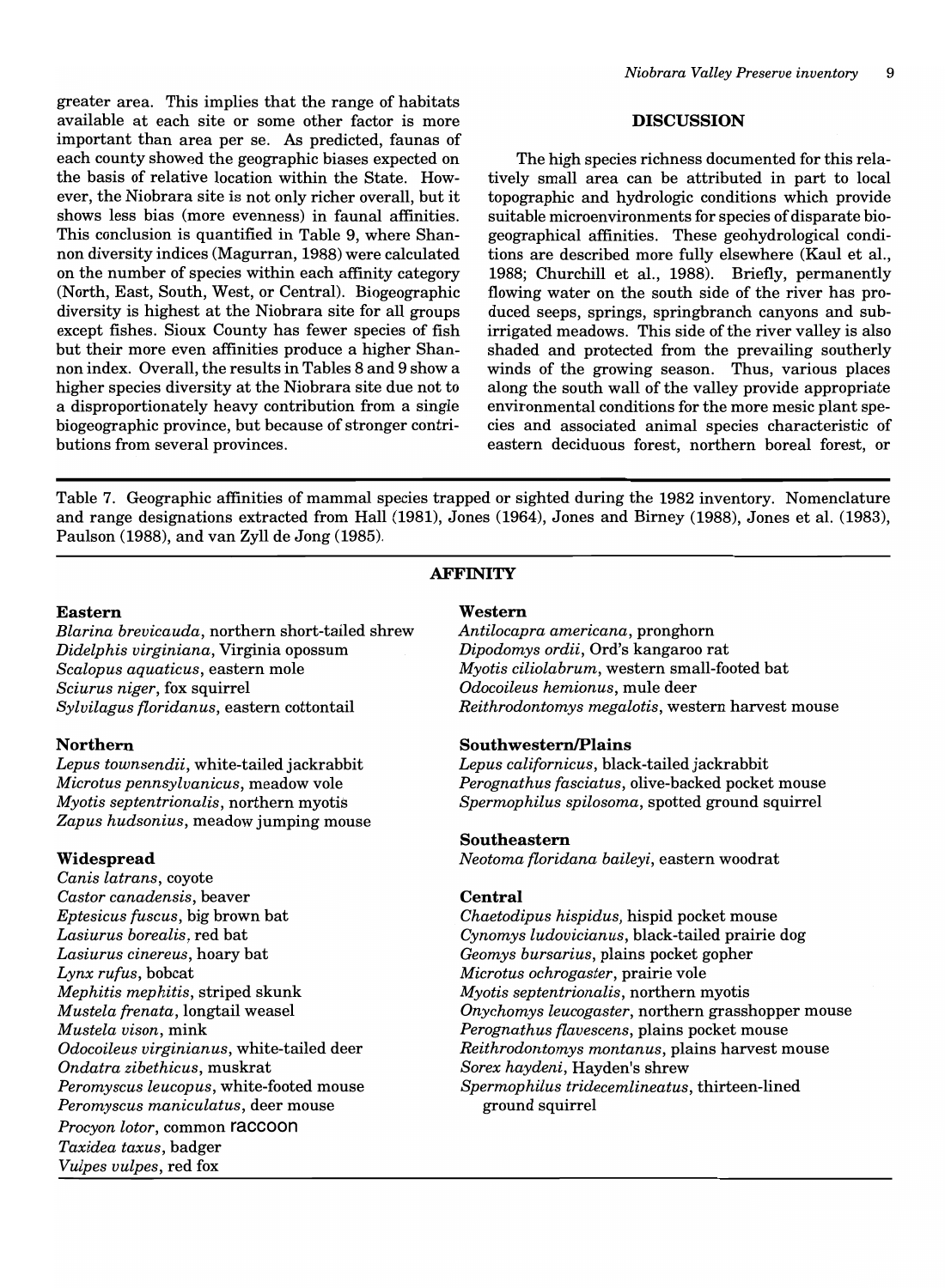|                                       | Table 8. Biogeographical affinities of vertebrate species recorded from the Niobrara Valley Preserve (NVP) and  |
|---------------------------------------|-----------------------------------------------------------------------------------------------------------------|
|                                       | four counties of Nebraska. Affinity denotes number of species whose geographical range lies mainly to the North |
|                                       | (N), East (E), South (S), or West (W) of Nebraska. (C) denotes number of species having a central range or a    |
| distribution circumscribing Nebraska. |                                                                                                                 |

|              | <b>LOCALE</b>          | <b>AFFINITY</b>     |                         |                         |                 |                         |              |
|--------------|------------------------|---------------------|-------------------------|-------------------------|-----------------|-------------------------|--------------|
|              |                        | N                   | ${\bf E}$               | S                       | W               | $\mathbf C$             | <b>Total</b> |
| Fish         | <b>Buffalo</b>         | $\mathbf{1}$        | $\bf 2$                 | $\pmb{0}$               | 0               | 17                      | 20           |
|              | Cuming                 | $\mathbf{1}$        | $\mathbf{1}$            | $\bf{0}$                | $\bf{0}$        | $\mathbf 7$             | 9            |
|              | <b>NVP</b>             | 5                   | $\overline{2}$          | 0                       | $\bf{0}$        | 12                      | 19           |
|              | Richardson             | $\mathbf{1}$        | 5                       | $\mathbf{1}$            | 0               | 18                      | 25           |
|              | <b>Sioux</b>           | 3                   | $\mathbf{1}$            | $\bf{0}$                | $\bf{0}$        | $\overline{\mathbf{4}}$ | 8            |
| Herps        | <b>Buffalo</b>         | $\boldsymbol{2}$    | $\bf 2$                 | $\bf{3}$                | 1               | 15                      | 23           |
|              | Cuming                 | $\mathbf{1}$        | $\boldsymbol{4}$        | $\pmb{0}$               | $\bf{0}$        | 18                      | 23           |
|              | <b>NVP</b>             | $\overline{2}$      | 3                       | $\overline{\mathbf{4}}$ | 1               | 15                      | 25           |
|              | Richardson             | $\mathbf 0$         | 11                      | $\bf 2$                 | $\bf{0}$        | 15                      | 28           |
|              | <b>Sioux</b>           | $\mathbf{1}$        | $\bf{0}$                | 3                       | 3               | 12                      | 19           |
| <b>Birds</b> | <b>Buffalo</b>         | 0                   | 18                      | $\bf{2}$                | 12              | 68                      | 100          |
|              | Cuming                 | $\bf{2}$            | 20                      | $\mathbf{1}$            | $6\phantom{1}6$ | 67                      | 96           |
|              | <b>NVP</b>             | 8                   | 23                      | $\mathbf{1}$            | 19              | 77                      | 128          |
|              | Richardson             | $\overline{2}$      | 38                      | $\overline{\mathbf{4}}$ | 4               | 71                      | 119          |
|              | <b>Sioux</b>           | 9                   | $\overline{\mathbf{4}}$ | $\mathbf{1}$            | 32              | 65                      | 111          |
| Mammals      | <b>Buffalo</b>         | $\overline{\bf{4}}$ | 7                       | 1                       | 5               | 30                      | 47           |
|              | Cuming                 | 4                   | 8                       | $\mathbf{1}$            | 3               | 30                      | 46           |
|              | <b>NVP</b>             | 4                   | 8                       | $\mathbf{1}$            | 7               | 29                      | 49           |
|              | Richardson             | $\overline{2}$      | 13                      | $\overline{2}$          | $\overline{2}$  | 26                      | 45           |
|              | Sioux                  | $\overline{2}$      | $\overline{\mathbf{4}}$ | $\overline{2}$          | 11              | 30                      | 49           |
| Total        | <b>Buffalo</b>         | 7                   | 29                      | 6                       | 18              | 130                     | 190          |
|              | Cuming                 | 8                   | 33                      | $\bf{2}$                | 9               | 122                     | 174          |
|              | <b>NVP</b>             | 19                  | 36                      | $\bf 6$                 | 27              | 133                     | 221          |
|              | Richardson             | 5                   | 67                      | $\boldsymbol{9}$        | $\bf 6$         | 130                     | 217          |
|              | $\operatorname{Sioux}$ | 15                  | $\boldsymbol{9}$        | $\bf 6$                 | 46              | 111                     | 187          |

Table 9. Shannon biogeographical diversity indices for vertebrate groups in Niobrara Valley Preserve (NVP) and four counties in Nebraska.

|            | Fish | <b>Herptiles</b> | <b>Birds</b> | <b>Mammals</b> |
|------------|------|------------------|--------------|----------------|
| Buffalo    | .52  | 1.11             | .90          | 1.10           |
| Cuming     | .68  | .63              | .88          | 1.06           |
| <b>NVP</b> | .88  | 1.18             | 1.11         | 1.17           |
| Richardson | .82  | .89              | .97          | 1.09           |
| Sioux      | .97  | 1.03             | 1.04         | 1.10           |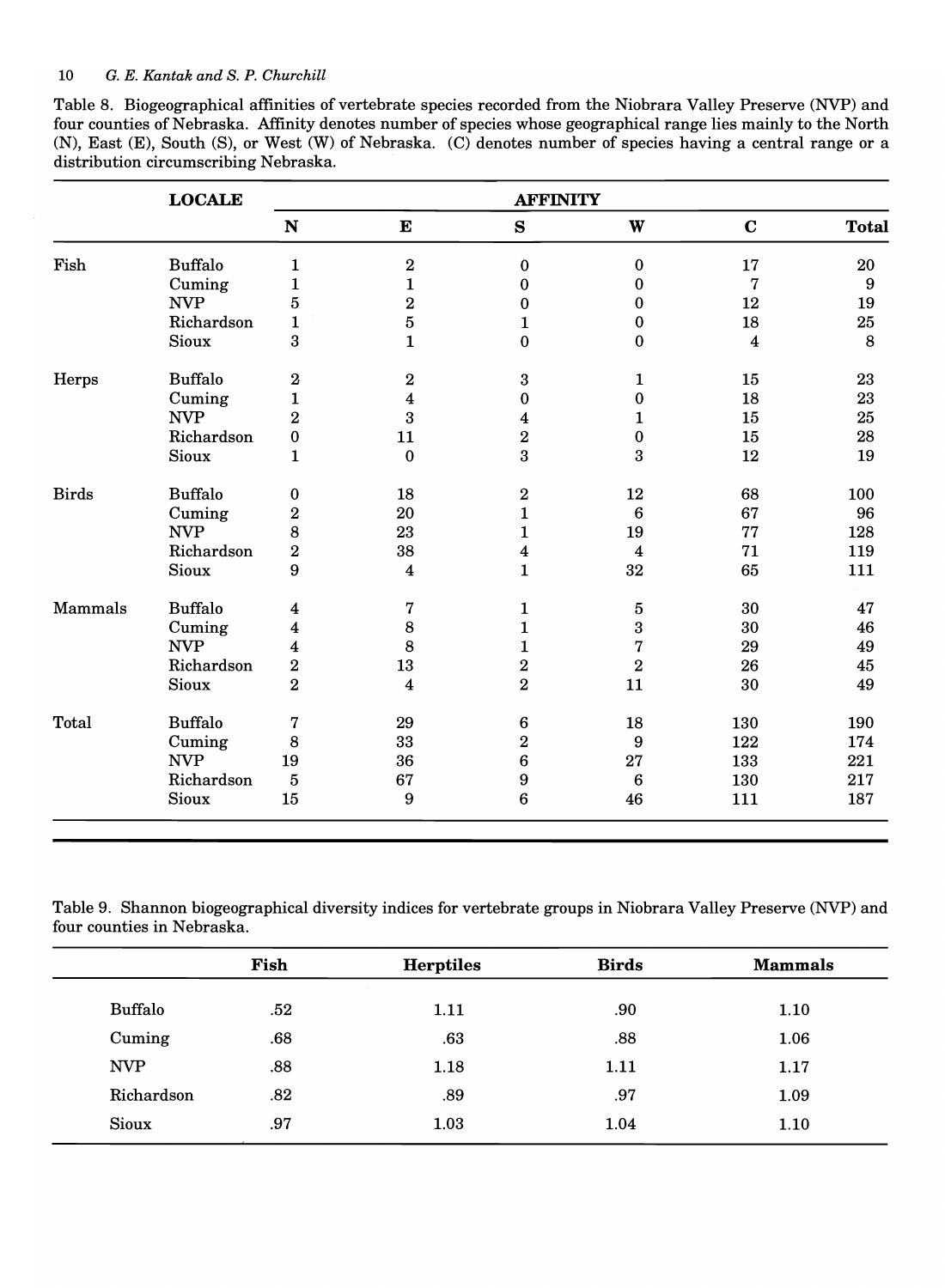tallgrass prairie. In contrast, to the north of the Niobrara River, streams are intermittent and permanently flowing springs and seeps are rare. In addition, this north wa11 is exposed to southerly winds and greater insolation. Hence the plant species found on the north slopes tend to be relatively shade intolerant, xeric species characteristic of western pine forest, whereas those on the tablelands at the top of the north slopes are species typically found in mixed-grass prairie.

Historica1 factors must also be evaluated in regard to their influence on the distributions we have documented (also in Kaul et aI., 1988). Some species in the Valley today may be relicts of cooler glacial and postglacial times when much of Nebraska was covered by boreal and cool-temperate forests. Other species are most likely immigrants which colonized the valley from the east or west during postglacial times as the climate warmed. Thus the uniqueness and diversity of the central Niobrara Valley arise from its role as a refugium during both the past Pleistocene climate and the current semi-arid grassland climate.

### **ACKNOWLEDGMENTS**

We would like to thank the following people for contributing observations or data, or otherwise facilitating the work reported here: Ed Brogie, Mark Brogie, Ben Brown, Mary Clausen, Roger Dunn, Sue Earnst, Franklin Egelhoff, Fred Egelhoff, Marla Egelhoff, Richard Egelhoff, Craig Freeman, Kelli Hahn, Robert Kaul, Russell Kiefer, David Kizirian, Becky Kuhre, Beryl Kuhre, Doug Kuhre, Loring Kuhre, Michael Mossman, Michael O'Leary, Deborah Paulson, Richard Stasiak, David Sutherland, Janet Suttie, Marycarol Tuman, and Gordon Warrick.

#### **LITERATURE CITED**

- American Ornithologists' Union. 1983. *Checklist of North American birds,* 6th ed.
- Bessey, C. E. 1887. A meeting place for two floras. *Bulletin of the Torrey Botanical Club* 14: 189-191.
- Bliss, Q. P. and S. Schainost. 1973. *Niobrara Basin stream inventory report.* Nebraska Game and Parks Commission, Lincoln.
- Brogie, M. A. and M. J. Mossman. 1983. Spring and summer birds of the Niobrara Valley Preserve area, Nebraska: an annotated checklist. *Nebraska Bird Review* 51: 44-51.
- *Catalogue of American Amphibians and Reptiles. 1962*  et seq. American Society of Ichthyologists and Herpetologists (1962-1971), American Society for the Study of Amphibians and Reptiles (1971-).
- Churchill, S. P. 1982. Mosses of the Great Plains, VI. The Niobrara River Basin of Nebraska. *Transactions of the Kansas Academy of Sciences* 85: 1-12.

\_\_\_\_\_ . 1985. Mosses ofthe Great Plains, X. The Niobrara Valley Preserve and adjacent area in Nebraska. *Transactions of the Nebraska Academy of Sciences* 13: 13-19.

\_\_\_\_\_ .1987. Systematics and biogeography of *Jaffueliobryum* (Grimmiaceae). *Memoirs of the New York Botanical Garden* 45: 691-708.

- , R. B. Kaul and D. M. Sutherland. 1976. New records of native and introduced plants from Nebraska. *Transactions of the Nebraska Academy of Sciences* 3: 32-36.
- \_\_\_\_\_ , C. C. Freeman and G. E. Kantak. 1988. The vascular flora of the Niobrara Valley Preserve and adjacent areas in Nebraska. *Transactions of the Nebraska Academy of Sciences* 16: 1-15.
- Czaplewski, N. J., J. P. Farney, J. K. Jones Jr., and J. D. Druecker. 1979. Synopsis of bats of Nebraska. *Occasional Papers of the Museum, Texas Tech University* 61: 1-24.
- Freeman, C. C. and S. P. Churchill. 1983. Noteworthy pteridophyte records for Nebraska. *American Fern Journal* 73: 29-30.
- Great Plains Flora Association. 1977. *Atlas of the flora of the Great Plains.* Ames, Iowa State University Press: 600 pp.

*1986. Flora of the Great Plains.*  Lawrence, University Press of Kansas: 1,392 pp.

- Hall, E. R. 1981. *The mammals of North America.* 2 vols. John Wiley and Sons: 1,181 + 90 pp.
- Johnsgard, P. A. 1978. The ornithogeography of the Great Plains states. *Prairie Naturalist* 10: 97-112. 1979a. The breeding birds of Nebraska.

*Nebraska Bird Review* 47: 3-16.

- 1979b. *Birds of the Great Plains: Breeding species and their distribution.* Lincoln, University of Nebraska Press: 539 pp.
- Jones, J. K., Jr., 1964. Distribution and taxonomy of mammals of Nebraska. *University of Kansas Publications, Museum of Natural History* 16: 1-356.
- \_\_\_\_\_ , D. M. Armstrong, R. S. Hoffman and C. Jones. 1983. *Mammals of the northern Great Plains.*  Lincoln, University of Nebraska Press: 379 pp.
- \_\_\_\_\_ , and E. C. Birney. 1988. *Handbook of mammals of the north-central states.* Minneapolis, University of Minnesota Press: 346 pp.
- Kantak, G. E. 1983. *Niobrara Valley Preserve inventory.* 1982 Annual Report. The Nature Conservancy, Minneapolis, Minnesota.
- Kaul, R. B., G. E. Kantak and S. P. Churchill. 1988. The Niobrara River Valley, a postglacial migration corridor and refugium of forest plants and animals in the grasslands of central North America. *Botanical Review* 54: 44-81.
- Lee, D. S., C. R. Gilbert, C. H. Hocutt, R. E. Jenkins, D. E. Jenkins, D. E. McAllister and J. R. Stauffer, Jr. *1980. Atlas of North American freshwater fishes.*  Raleigh, North Carolina State Museum of Natural